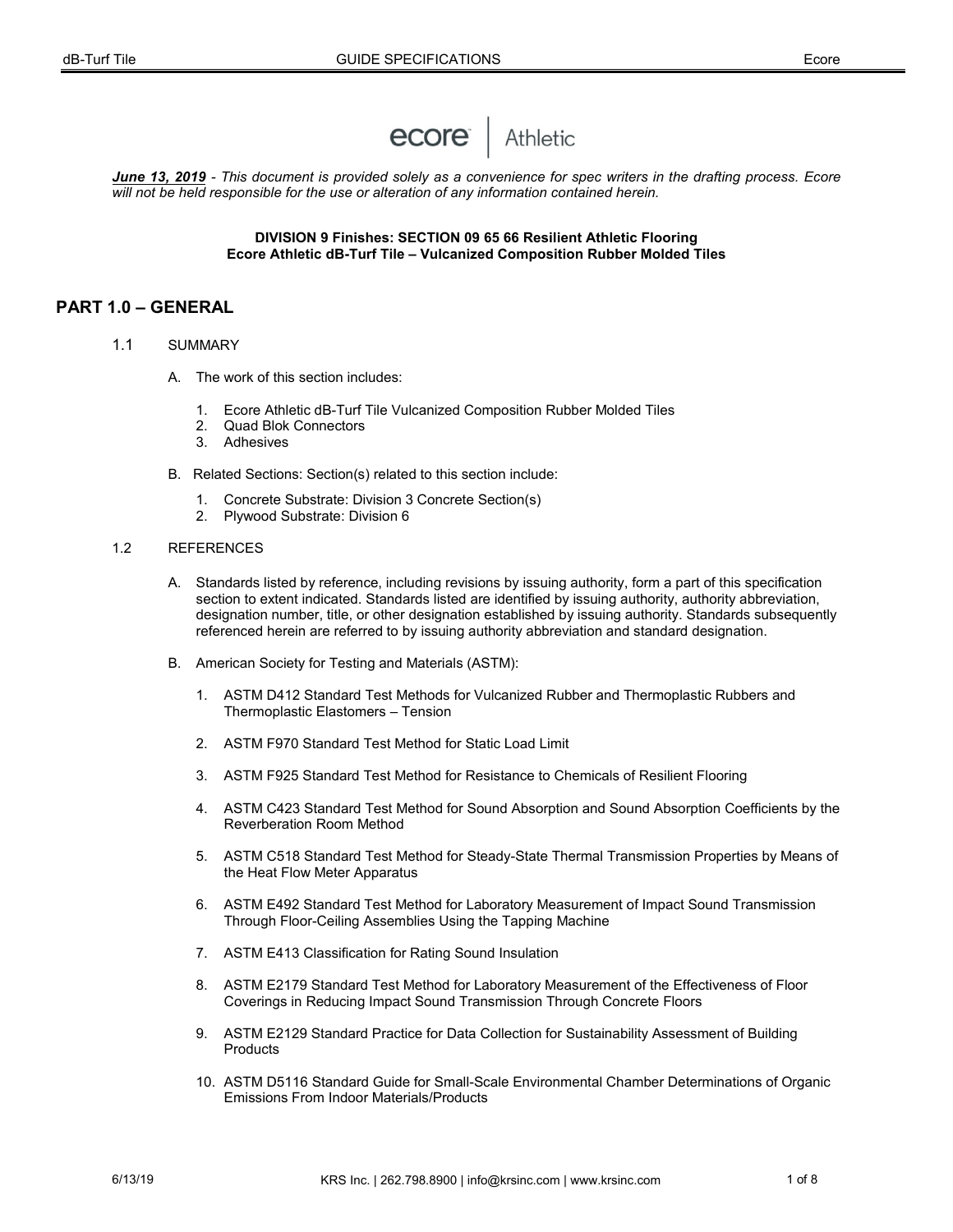- 11. ASTM D297 Standard Practice for Rubber Products Chemical Analysis
- 12. ASTM D3676 Standard Specification for Rubber Cellular Cushion used for Carpet or Rug Underlay
- 13. ASTM D395 Standard Test Methods for Rubber Property Compression Set
- 14. ASTM F710 Standard Practice for Preparing Concrete Floors to Receive Resilient Flooring
- 15. ASTM F2170 Standard Test Method for Determining Relative Humidity in Concrete Floor Slabs Using in situ Probes
- C. Collaborative of High Performance Schools (CHPS) Section 01350
	- 1. Low-emitting materials criteria for use in a typical classroom
- D. South Coast Air Quality Management District (SCAQMD) Rule #1168
	- 1. VOC standards for adhesive and sealant applications
- E. Leadership in Energy and Environmental Design LEED<sup>®</sup>
	- 1. International Organization for Standardization® document, ISO 14021 Provides guidance on the terminology, symbols, testing, and verification methodologies that an organization should use for selfdeclaration of the environmental aspects of its products and services.

#### 1.3 SYSTEM DESCRIPTION

A. Performance Requirements: Provide recycled rubber resilient flooring, which has been manufactured and installed to maintain performance criteria stated by manufacturer without defects, damage, or failure.

#### 1.4 SUBMITTALS

- A. General: Submit listed submittals in accordance with Conditions of the Contract and Division 1 Submittal Procedures Section.
- B. LEED: Provide documentation of how the requirements for credit will be met.
	- 1. List of proposed materials with recycled content. Indicated pre-consumer and post-consumer content.
	- 2. Product data and certification letter indicating percentage of recycled content for both pre-consumer and post-consumer content.
	- 3. Recycled content is defined in accordance with the International Organization for Standardization document, ISO 14021 Environmental labels and declarations.
		- a. Post-consumer material waste materials diverted from the waste stream after consumer or commercial use.
		- b. Pre-consumer material materials diverted from the waste stream during the manufacturing process. Excluded are regrind, rework, and scrap.
- C. Product Data: Submit product data, including manufacturer's guide specifications product sheet, for specified products.
- D. Shop Drawings: Submit shop drawings showing layout, profiles and product components, including anchorage, accessories, finish colors, patterns, and textures.
- E. Samples: Submit selection and verification samples for finishes, colors, and textures.
- F. Quality Assurance Submittals: Submit the following:
	- 1. Certificates: If required, certification of performance characteristics specified in this document shall be provided by the manufacturer.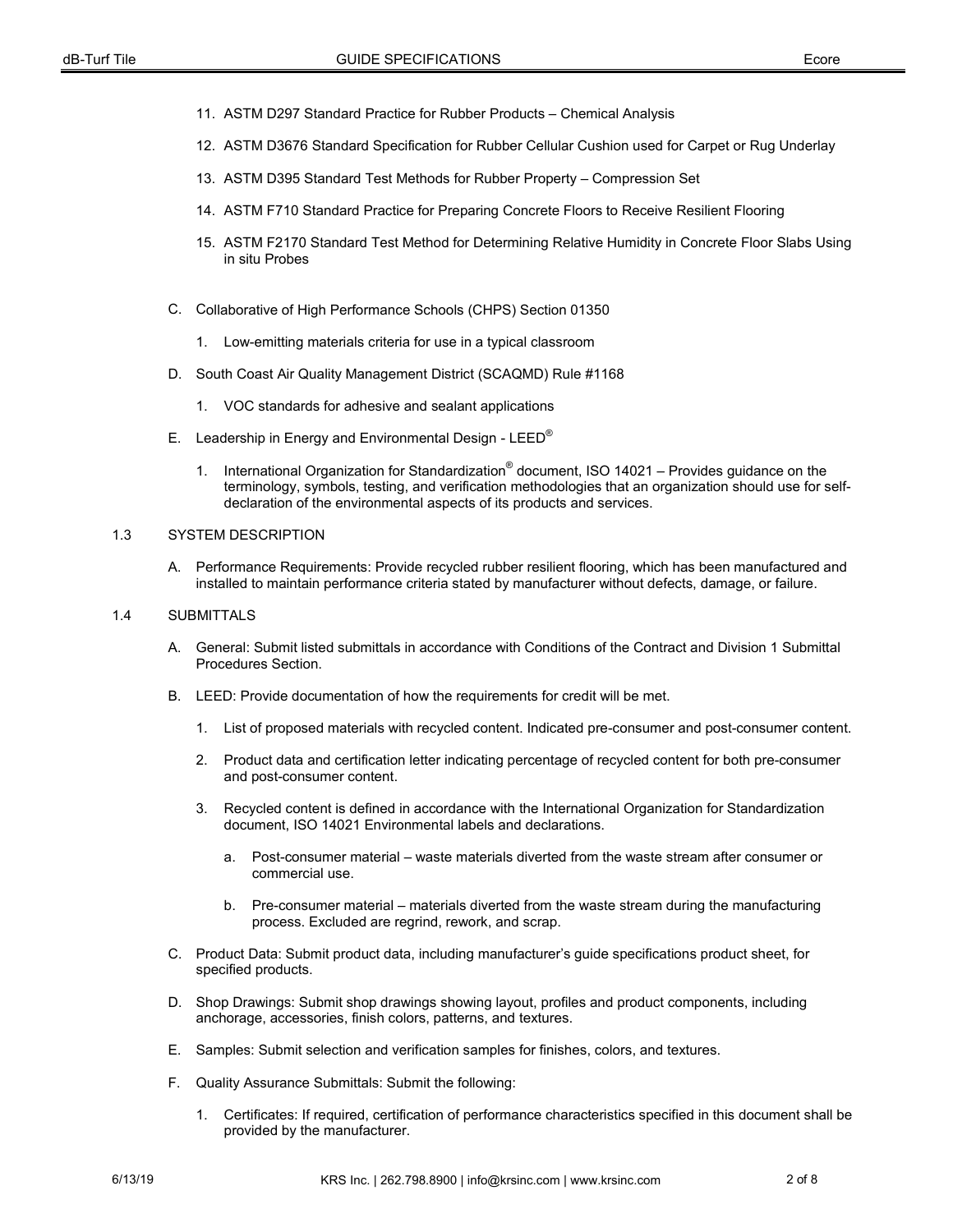2. Manufacturer's Instructions: Manufacturer's installation instructions.

**Specifier Note:** Coordinate paragraph below with Part 3.5 Field Quality Requirements Article herein. Retain or delete as applicable.

- 3. Manufacturer's Field Reports: Manufacturer's field reports specified herein.
- G. Closeout Submittals: Submit the following:
	- 1. Operation and Maintenance Data: Operation and maintenance data for installed products in accordance with Division 1 Closeout Submittals (Maintenance Data and Operational Data) Section. Include methods for maintaining installed products and precautions against cleaning materials and methods detrimental to finishes and performance.
	- 2. Warranty: Warranty documents specified herein.

#### 1.5 QUALITY ASSURANCE

- A. Qualifications:
	- 1. Installer Qualifications: Installer experienced in performing work of this section who has specialized in installation of work similar to that required for this project.
		- a. Certificate: When requested, submit certificate, indicating qualification.
	- 2. Manufacturer's Qualifications: Manufacturer capable of providing field service representation during construction and approving application method.

**Specifier Note**: Paragraph below should list obligations for compliance with specific code requirements particular to this section. General statements to comply with a particular code are typically addressed in Conditions of Contract and Division 1 Regulatory Requirements Section. Repetitive statements should be avoided.

- B. Mock-Ups: Install at project site a job mock-up using acceptable products and manufacturer approved installation methods. Obtain owner and architect's acceptance of finish color, texture and pattern, and workmanship standard. Comply with Division 1 Quality Control (Mock-up Requirements) Section.
	- 1. Mock-Up Size: (Specify mock-up size.)
	- 2. Maintenance: Maintain mock-up during construction for workmanship comparison; remove and legally dispose of mock-up when no longer required.
	- 3. Incorporation: Mock-up may be incorporated into final construction upon owner's approval.
- C. Pre-installation Meetings: Conduct pre-installation meeting to verify project requirements, substrate conditions, manufacturer's instructions, and manufacturer's warranty requirements. Comply with Division 1 Project Management and Coordination (Project Meetings) Section.
- D. Pre-installation Testing: Conduct pre-installation testing: (Specify substrate testing; consult with flooring manufacturer.)

## 1.6 DELIVERY, STORAGE & HANDLING

- A. General: Comply with Division 1 Product Requirements Sections.
- B. Ordering: Comply with manufacturer's ordering instructions and lead time requirements to avoid construction delays.
- C. Delivery: Deliver materials in manufacturer's original, unopened, undamaged containers with identification labels intact.
- D. Storage and Protection: Store materials at temperature and humidity conditions recommended by manufacturer and protect from exposure to harmful weather conditions.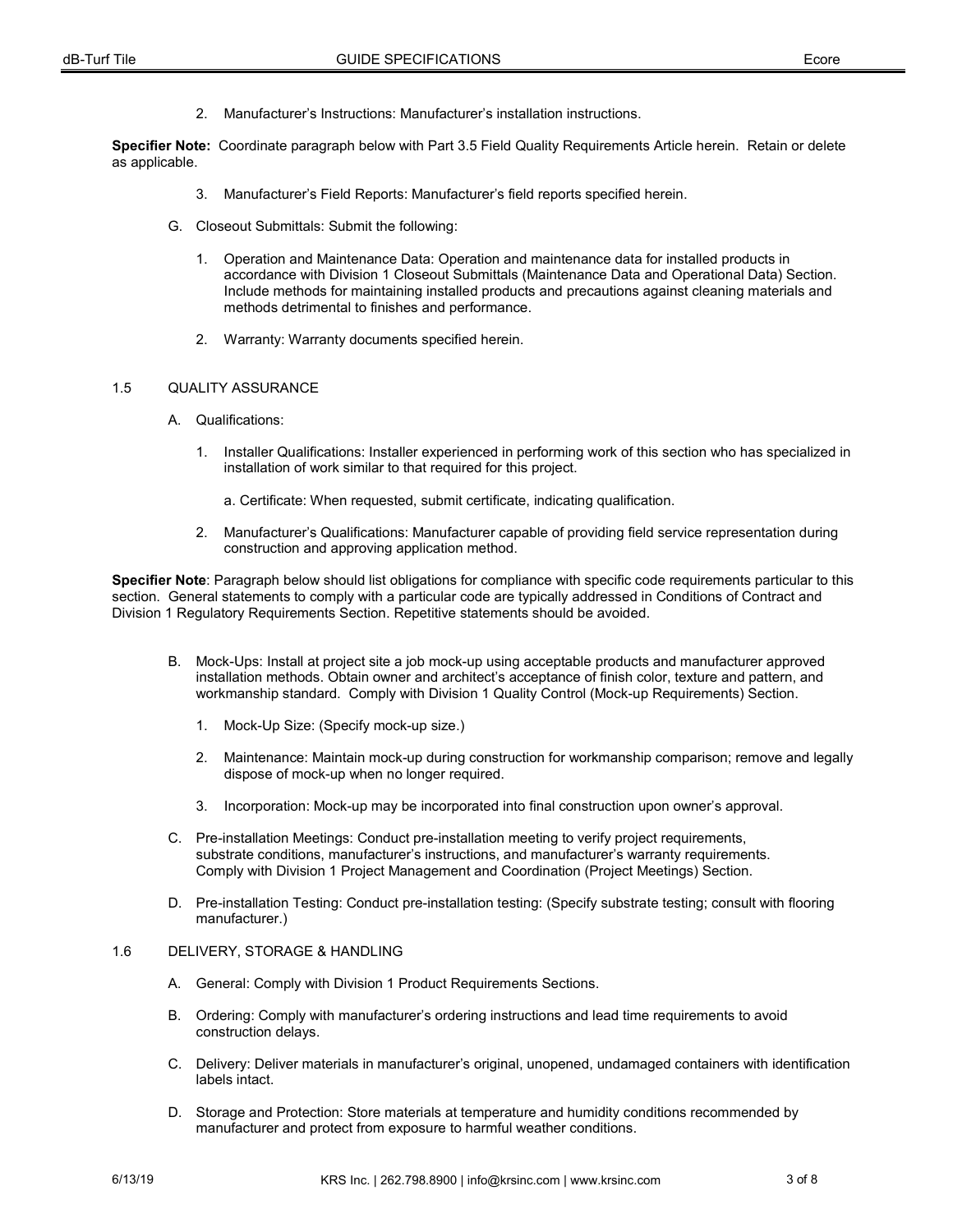#### 1.7 PROJECT CONDITIONS

- A. Temperature Requirements: Maintain air temperature in spaces where products will be installed for time period before, during, and after installation as recommended by manufacturer.
- B. Field Measurements: Verify actual measurements/openings by field measurements before fabrication; show recorded measurements on shop drawings. Coordinate field measurements and fabrication schedule with construction progress to avoid construction delays.

#### 1.8 WARRANTY

- A. Project Warranty: Refer to Conditions of the Contract for project warranty provisions.
- B. Manufacturer's Warranty: Submit, for owner's acceptance, manufacturer's standard warranty document executed by authorized company official. Manufacturer's warranty is in addition to and not a limitation of, other rights owner may have under Contract Documents.

**Specifier Note**: Coordinate paragraph below with manufacturer's warranty requirements.

1. Warranty Period: (Specify term) years commencing on Date of Substantial Completion.

#### 1.9 MAINTENANCE

A. Extra Materials: Deliver to owner extra materials from same production run as products installed. Package products with protective covering and identify with descriptive labels. Comply with Division 1 Closeout Submittals (Maintenance Materials) Section.

**Specifier Note**: Revise paragraph below, specifying size and percentage as required for project.

- 1. Quantity: Furnish quantity of recycled rubber flooring units equal to (specify %) of amount installed.
- 2. Delivery, Storage, and Protection: Comply with owner's requirements for delivery, storage, and protection of extra materials.
- 3. Cleaning: Furnish flooring manufacture's neutral cleaner for initial cleaning and maintenance of the finished floor surface.

## **PART 2.0 – PROPRIETARY MANUFACTURER/PRODUCTS**

**Specifier Note**: Retain article below for proprietary method specification. Add protect attributes, performance characteristics, material standards, and descriptions as applicable. Use of such phrases as "or equal" or "or approved equal" or similar phrases may cause ambiguity in specifications. Such phrases require verification (procedural, legal, and regulatory) and assignment of responsibility for determining "or equal" products.

- 2.1 MANUFACTURER: Ecore
	- A. Address: 715 Fountain Ave., Lancaster, PA 17601
- 2.2 PROPRIETARY PRODUCT(S)
	- A. Ecore Athletic dB-Turf Tile Vulcanized Composition Rubber Molded Tiles and Adhesives manufactured by Ecore, for indoor fitness applications.
		- 1. Ecore Athletic dB-Turf Tile Vulcanized Composition Rubber Molded Tiles
		- 2. Ecore Athletic Quad Blok Connector
		- 3. E-Grip III, a one-component polyurethane adhesive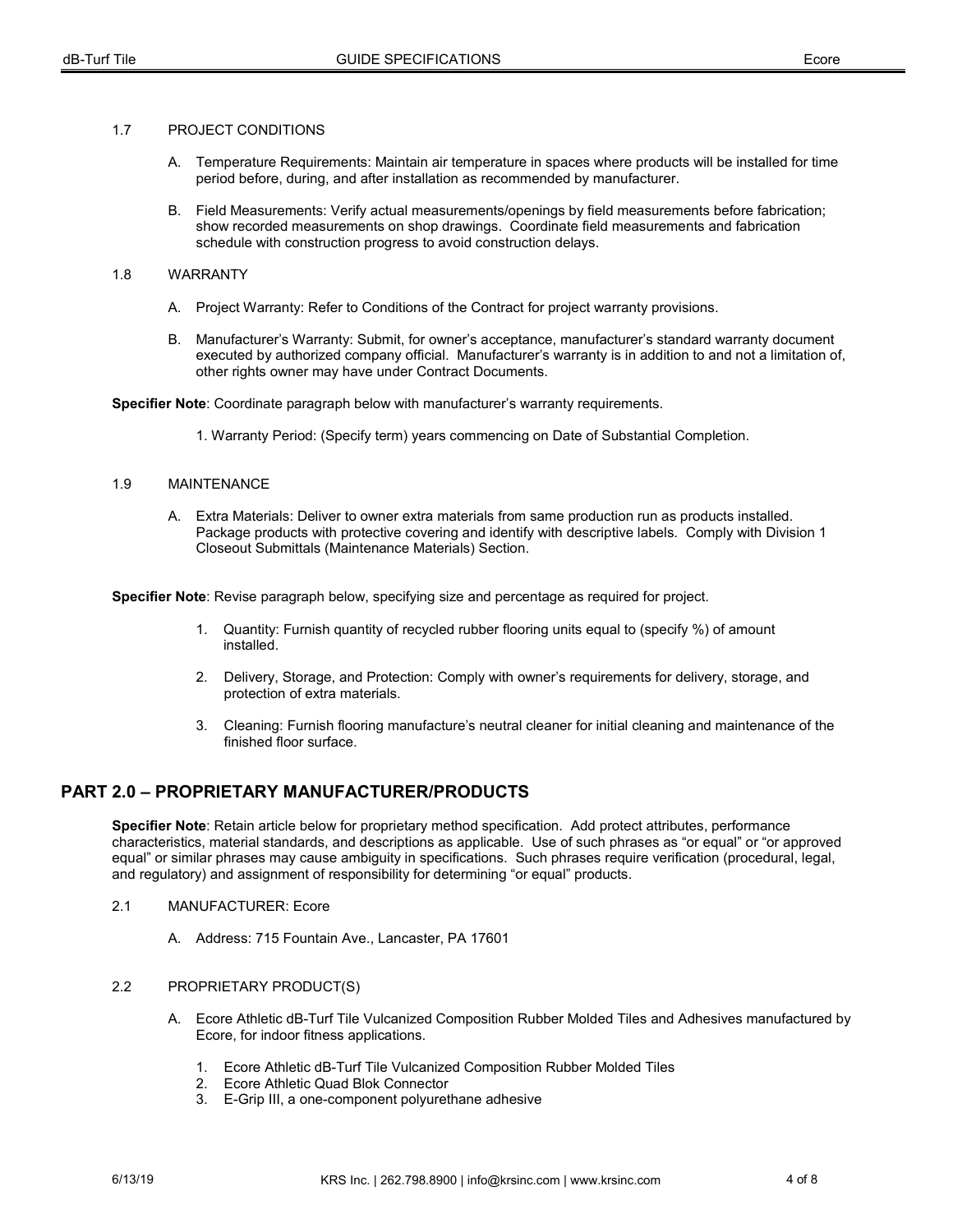## 2.3.1 1. Ecore Athletic dB-Turf Tile Vulcanized Composition Rubber Molded Tiles

| <b>Product Name</b>                               | The factory molded modular surfacing system furnished under<br>this specification shall be Ecore Athletic dB-Turf Tile Vulcanized Composition<br>Rubber Molded Tiles. |  |  |
|---------------------------------------------------|-----------------------------------------------------------------------------------------------------------------------------------------------------------------------|--|--|
| Physical                                          | 2-1/2" tile configuration consists of a nylon turf wear layer surface and cylindrical<br>support feet that provide maximum resiliency and water drainage              |  |  |
| Material                                          | 1" tile configuration consists of a nylon turf wear layer surface; cylindrical support<br>feet that provide maximum resiliency and water drainage                     |  |  |
| <b>Tile Dimension</b>                             | Tile shall be 24" x 24" and an overall thickness of 2 %".                                                                                                             |  |  |
| Tile Weight                                       | 30.0 pounds nominal                                                                                                                                                   |  |  |
| <b>Sheet Standard Tolerances</b>                  | Width: $\pm$ 1/8", Thickness: $\pm$ 1/8"                                                                                                                              |  |  |
| <b>Lead Content</b><br>(ASTM F-2765)              | $50$ ppm                                                                                                                                                              |  |  |
| <b>Total Yarn Linear Density</b><br>(ASTM D-1577) | 4.200 Denier                                                                                                                                                          |  |  |
| Yarn Breaking Strength<br>(ASTM D-2256)           | $>19$ lbs                                                                                                                                                             |  |  |
| Yarn Melting Point<br>(ASTM D-7138)               | 428 F                                                                                                                                                                 |  |  |
| Flammability<br>(ASTM D-2859)                     | <b>PASS</b>                                                                                                                                                           |  |  |
| <b>Coefficient of Friction</b><br>(ASTM C1028)    | $0.78$ dry                                                                                                                                                            |  |  |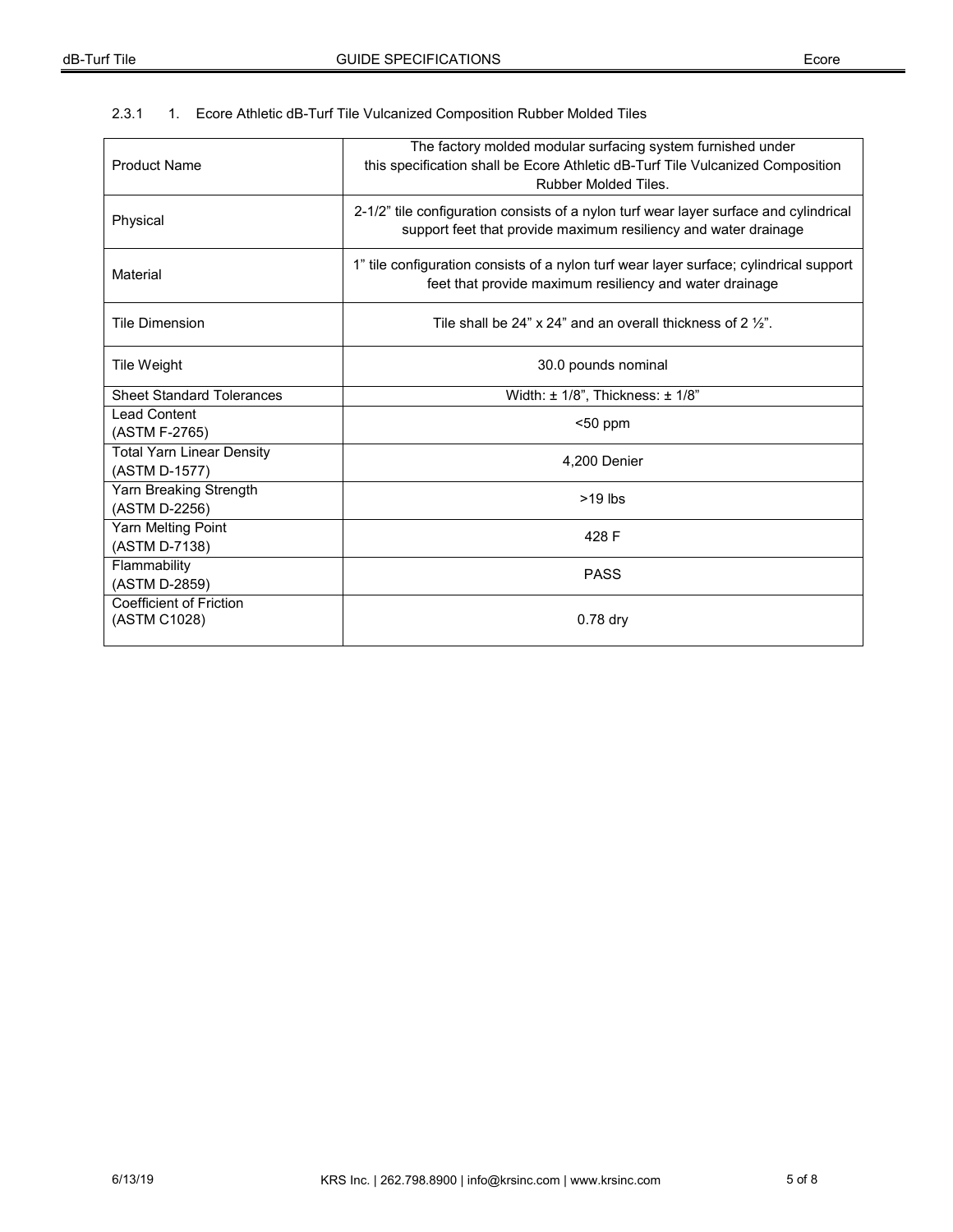## 2.3.2 Quad Blok 8" x 8" Connection System

| <b>Product Name</b>                        | Quad Blok 8" x 8"                                                                                                                                        |  |  |
|--------------------------------------------|----------------------------------------------------------------------------------------------------------------------------------------------------------|--|--|
| Material                                   | Quad Blok is a formulation of high quality post-consumer<br>recycled rubber granules encapsulated in a wear and water-<br>resistant elastomeric network. |  |  |
| Dimensions                                 | 8" x 8" x 11/16" (20.32 cm x 20.32 cm x 17mm) at 72° F                                                                                                   |  |  |
| Weight                                     | .70 lbs. each                                                                                                                                            |  |  |
| Density<br>(ASTM D297)                     | 46 lbs. / cu. Ft. minimum                                                                                                                                |  |  |
| Tensile Strength<br>(ASTM D412, Die C)     | 116 psi. minimum                                                                                                                                         |  |  |
| Elongation<br>(ASTM D412, Die C)           | 74% minimum                                                                                                                                              |  |  |
| Compression                                | 15%; @100 psi - 28%; @200 psi -<br>45%<br>@50 psi $-$                                                                                                    |  |  |
| Shore A Hardness<br>(ASTM D2240)           | $50 + 1 - 5$ points                                                                                                                                      |  |  |
| <b>Tear Strength</b><br>(ASTM D624, DIE C) | 30 PPI                                                                                                                                                   |  |  |
| Flexibility<br>(ASTM F147)                 | 0-1 Factor                                                                                                                                               |  |  |
| <b>Compression Set B</b><br>(ASTM D395)    | 26%<br>(25% deflection, 22 hours, 158° F                                                                                                                 |  |  |
| Compression Set (Foam)<br>(ASTM D395)      | 19%<br>(50% deflection, 22 hours, 158° F                                                                                                                 |  |  |

| 2.3.3 |  |  | E-Grip III one-component polyurethane adhesive |  |  |
|-------|--|--|------------------------------------------------|--|--|
|-------|--|--|------------------------------------------------|--|--|

| <b>Product Name</b>            | One-part urethane adhesive under this specification shall be   |  |  |
|--------------------------------|----------------------------------------------------------------|--|--|
|                                | Ecore's E-Grip III one-component urethane adhesive.            |  |  |
| Material                       | E-Grip III is a one-component urethane moisture cured, non-sag |  |  |
|                                | permanently elastic adhesive that has excellent adhesion to    |  |  |
|                                | elastomers, concrete, and wood and is engineered for indoor    |  |  |
|                                | and outdoor applications.                                      |  |  |
| Adhesive Type                  | One-component urethane                                         |  |  |
| Adhesive Cure System           | Moisture cured                                                 |  |  |
| Weight                         | 4 gallon pail-56 lbs, 2 gallon pail-28lbs, 10.1 oz cartridge   |  |  |
| Color                          | Medium grey                                                    |  |  |
| <b>VOC Content</b>             | 0 lb/gal calculated                                            |  |  |
| Freeze/Thaw                    | Stable                                                         |  |  |
| <b>Application Temperature</b> | $40^{\circ}$ F - $100^{\circ}$ F                               |  |  |
| Relative Humidity (RH) Test    | Maximum 85%                                                    |  |  |
| (ASTM F2170)                   |                                                                |  |  |
| Flashpoint                     | $> 500^{\circ}$ F                                              |  |  |
| Shelf Life                     | 12 months                                                      |  |  |
| <b>Working Time</b>            | 30-40 minutes                                                  |  |  |
| Trowel                         | 1/16" x 1/16" x 1/16" square notch                             |  |  |
|                                | $1/8$ " x $1/8$ " x $1/8$ " square notch                       |  |  |
| Coverage Rate                  | 95 ft2 / gal. $-1/16$ " x 1/16" x 1/16"                        |  |  |
|                                | 60 ft2 / gal. - 1/8" x 1/8" x 1/8"                             |  |  |
| SCAQMD Rule #1168              | 0 lb./gal. calculated                                          |  |  |